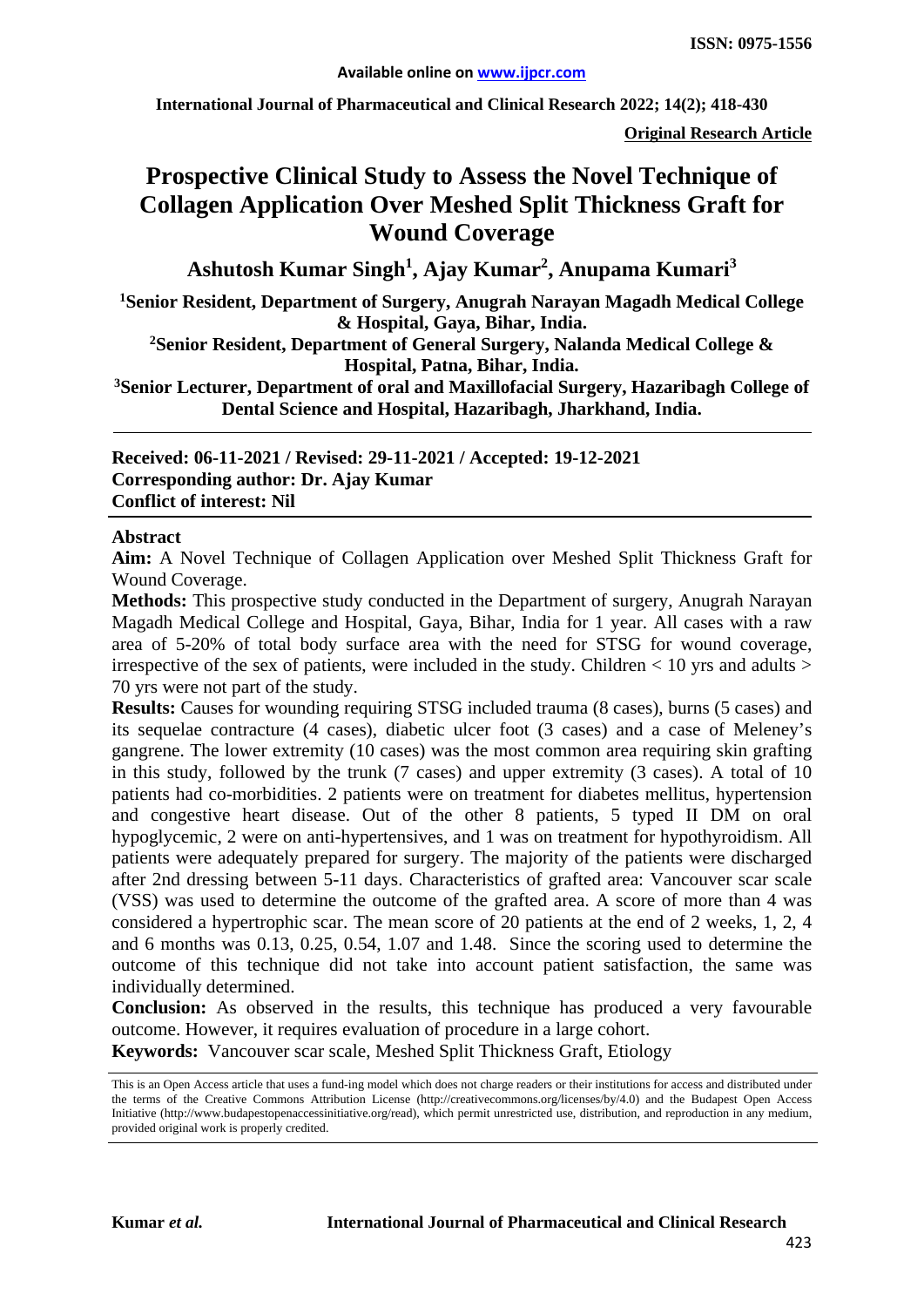### **Introduction**

A split-thickness skin graft (STSG), by definition, refers to a graft that contains the epidermis and a portion of the dermis, which is in contrast to a full-thickness skin graft (FTSG) which consists of the epidermis and entire dermis. Unlike flaps, skin grafts do not have their own blood supply, so they must rely on a wellvascularized wound bed for graft ingrowth. Split-thickness skin grafts are obtainable from multiple sources (autograft, homograft, allograft, or xenograft), multiple anatomical locations, and in various thicknesses. Split-thickness skin grafts classify according to their thickness into thin STSGs (0.15 to 0.3mm), intermediate STSGs (0.3 to 0.45mm), and thick STSGs (0.45 to 0.6mm).<sup>[1,2]</sup> Split-thickness skin grafts contain the epidermis and a portion of the dermis. The epidermis is the outermost layer of skin, comprised primarily of keratinocytes. The epidermis is a thin, semitransparent layer that provides a significant barrier function. The dermis is the fibrous layer below the epidermis composed of collagen, glycosaminoglycans, and elastin. Splitthickness skin grafts play an integral part of the reconstructive ladder. They are indicated when simpler methods of wound closure will not suffice, such as healing by secondary intention, primary closure, or negative pressure wound therapy.[3]

To minimize scar formation and to accelerate healing time, different techniques of skin substitution have been introduced in the last decades.[4] Currently, bilayer concept of wound coverage in which both epidermal and dermal analogs are used is widely accepted.[5] In case of insufficient donor skin, after harvesting, STSG may be meshed to expand the graft up to 9 times the donor site surface area depending on the mesher. Meshing a graft enables it to conform to convoluted wound surfaces. It also allows the drainage of fluid through the windows. However, meshed grafts carry some disadvantages: Widely expanded meshed grafts are more fragile. Expansion slits or windows have to heal by re- epithelialization, leading to significant contraction and poor cosmesis. Larger expansions have delayed epithelialisation.[6]

Collagen sheets are produced from bovine tissues comprising mostly type I and III collagen, which have been found important for wound healing. Previously, collagens were thought to function only as structural support. Nevertheless, current concepts with the advance in molecular mechanics, it has been found that collagen holds the key to control many cellular functions, including cell shape and differentiation, migration, and synthesis of several proteins.[7]

# **Material and methods**

This prospective study conducted in the Department of surgery, Anugrah Narayan Magadh Medical College and Hospital, Gaya, Bihar, India for 1 year.

### **Inclusion and exclusion criteria**

All cases with a raw area of 5-20% of total body surface area with the need for STSG for wound coverage, irrespective of the sex of patients, were included in the study.

Children  $< 10$  yrs and adults  $> 70$  yrs were not part of the study. Pregnant women, cancer and immunocompromised patients, patients with coagulopathy, those on steroids and anticoagulant therapy were excluded.

# **Methodology**

Patients with connective tissue disorders, including collagen vascular disease, were excluded from the study. Systemic diseases, if any, such as hypertension, diabetes mellitus, were adequately treated before surgery. Patients with betahaemolytic streptococcal infection were properly treated, and only after subsequent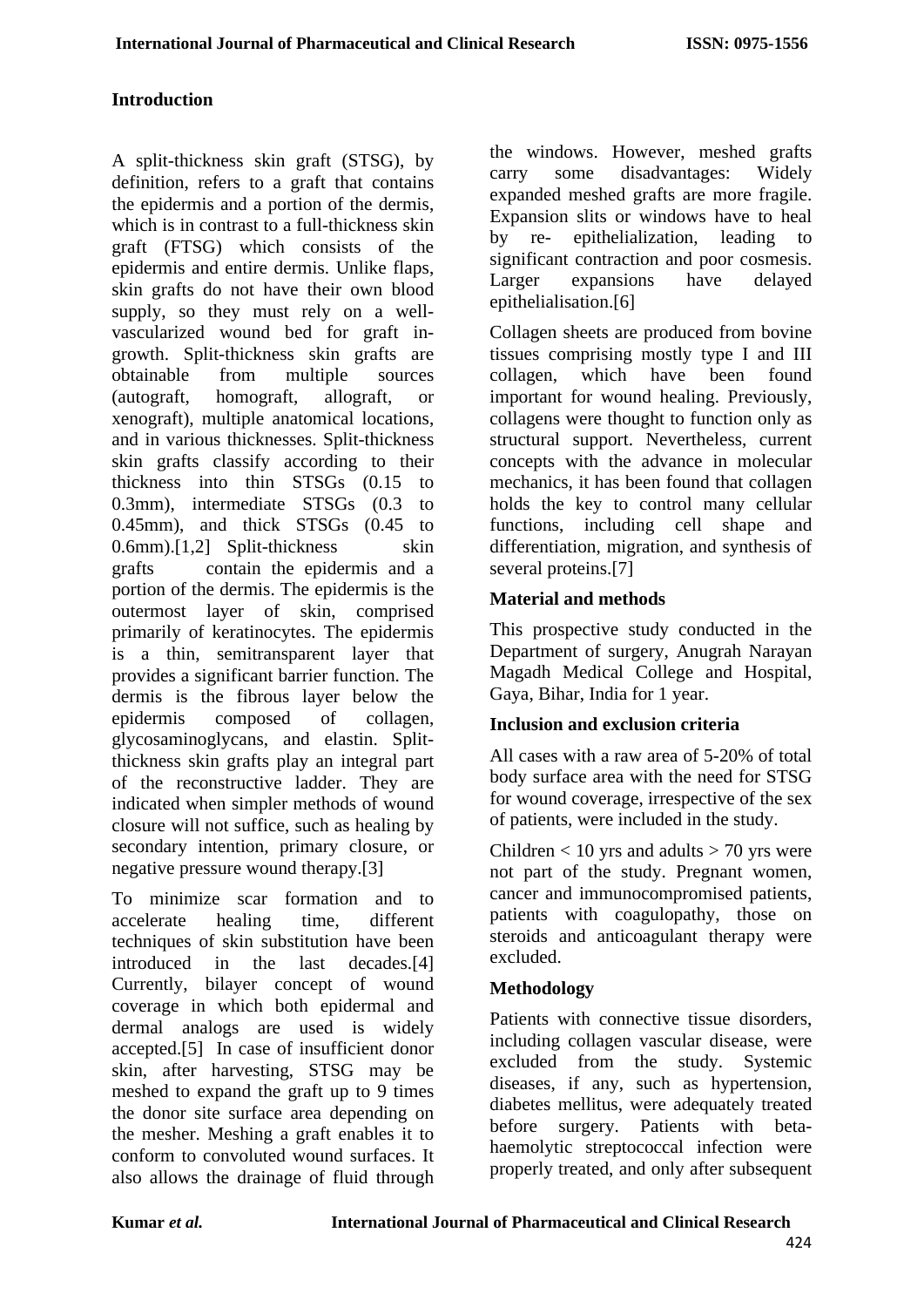negative culture was included in the study. Patients were informed about the potential risks and benefits of the procedure, and signed consent was obtained from each of them. Patients underwent surgical procedures either under general or spinal.

# **Results**

The majority of patients in the study were in 3rd, 4th and 5th decades. The youngest patient was 16 yr old, and the eldest was 70 yr old.15 patients in the study group were males and 5 females. Causes for wounding requiring STSG included trauma (8 cases), burns (5 cases) and its sequelae contracture (4 cases), diabetic ulcer foot (3 cases) and a case of Meleney's gangrene. The lower extremity (10 cases) was the most common area requiring skin grafting in this study, followed by the trunk (7 cases) and upper extremity (3 cases). The Head and neck region was not included in the study. In this study, since only patients requiring STSGs for raw areas of  $5 - 20\%$  of total body surface area, the same ranging from 500 – 3500 cm2 were considered. The largest STSG harvested in a single case was 1150 cm2 to cover a wound surface of 3100 cm2, which expanded to almost thrice the size after meshing. A total of 10 patients had co-morbidities. 2 patient was on treatment for diabetes mellitus, hypertension and congestive heart disease. Out of the other 8 patients, 5 typed II DM on oral hypoglycemic, 2 were on Antihypertensives, and 1 was on treatment for hypothyroidism. All patients were adequately prepared for surgery.

A numeric rating scale (NRS-11) was used to score pain. The recipient site pain scoring was independent of the donor site, which was not accounted for in the study. However, patients complaining of pain of donor site were less, since we used collagen dressing for donor site too. Patients were administered analgesics, Inj. Diclofenac, only on request. None of the patients needed analgesics after 2nd postoperative day (POD). (Table 2)

The majority of the patients were discharged after 2nd dressing between 5- 11days. Characteristics of grafted area: Vancouver scar scale (VSS) was used to determine the outcome of the grafted area. A score of more than 4 was considered a hypertrophic scar. The mean score of 20 patients at the end of 2 weeks, 1, 2, 4 and 6 months was 0.13, 0.25, 0.54, 1.07 and 1.48. Since the scoring used to determine the outcome of this technique did not take into account patient satisfaction, the same was individually determined. At the end of the study stipulated 6 weeks, most of the patients were satisfied with the outcome. 3 patients, however, had poor satisfaction. (Table 3)

| <b>Vancouver Scar Scale</b> |                   |  |
|-----------------------------|-------------------|--|
| <b>Scar Characteristics</b> | Score             |  |
| Vascularity                 | Normal            |  |
|                             | Pink              |  |
|                             | Red               |  |
|                             | Purple            |  |
|                             | Normal            |  |
| Pigmentation                | Hypopigmentation  |  |
|                             | Hyperpigmentation |  |
| Pliability                  | Normal            |  |
|                             | Supple            |  |

**Table 1 Vancouver Scar Scale.**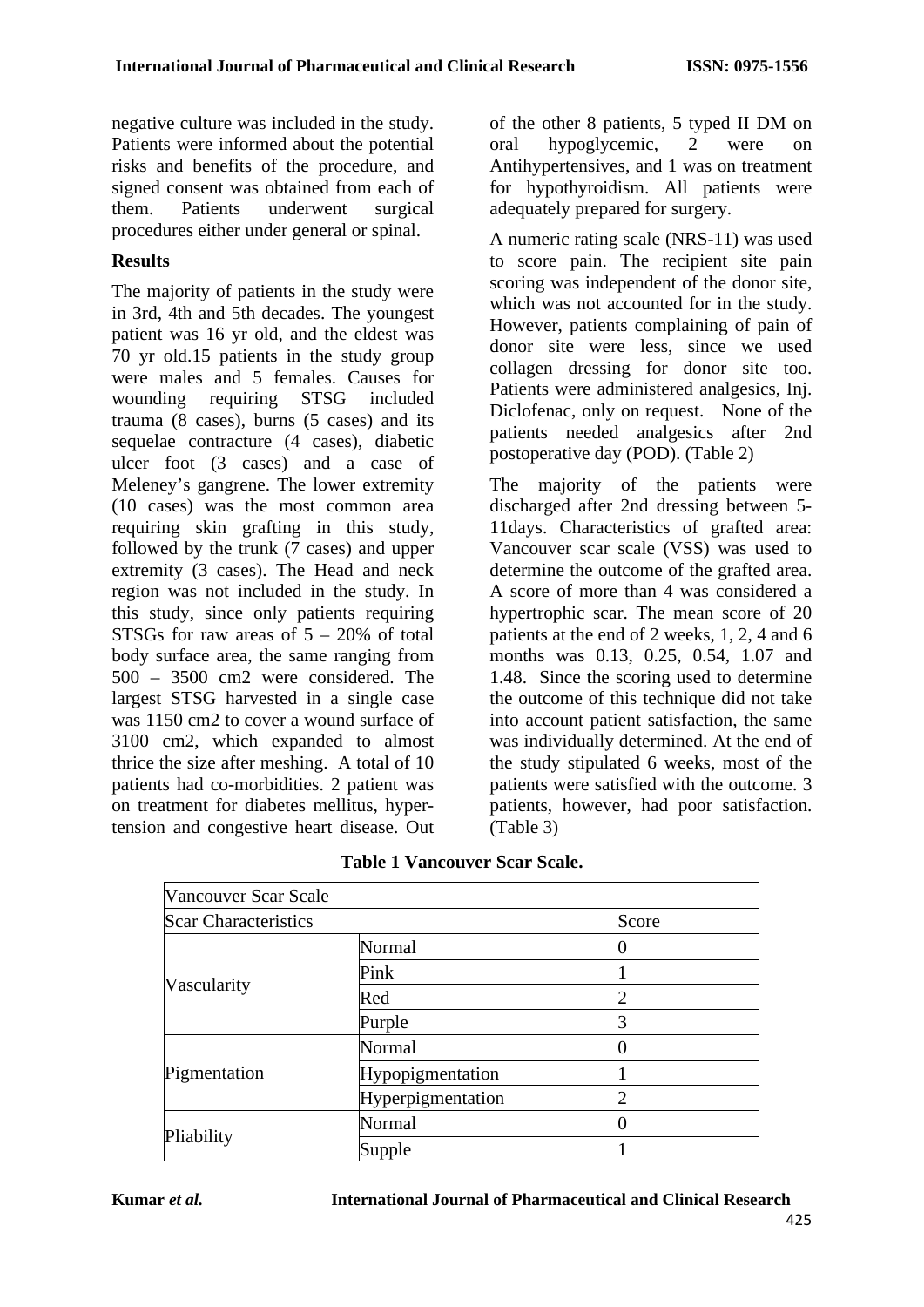#### **International Journal of Pharmaceutical and Clinical Research ISSN: 0975-1556**

|                      | Yielding    |    |
|----------------------|-------------|----|
|                      | Firm        |    |
|                      | Ropes       |    |
|                      | Contracture |    |
| Height               | Flat        |    |
|                      | $<$ 2 mm    |    |
|                      | $2-5$ mm    |    |
|                      | $>5$ mm     |    |
| <b>Highest Score</b> |             | 13 |

### **Table 2 Pain Score**

| <b>Pain Score</b>      | <b>No. of Patients</b> |  |                         |  |         |
|------------------------|------------------------|--|-------------------------|--|---------|
|                        | Immediate<br>Post-Op   |  | 1st POD 2nd POD 4th POD |  | 7th POD |
| $0$ (No Pain)          | $\overline{4}$         |  |                         |  |         |
| $1 - 3$ (Mild Pain)    |                        |  |                         |  |         |
| $4-6$ (Moderate Pain)  |                        |  |                         |  |         |
| $7 - 10$ (Severe Pain) |                        |  |                         |  |         |

# **Table 3 Patient satisfaction**

|              | 2nd Week | 1st Month | 2nd Month | 4th Month | <b>6th Month</b> |
|--------------|----------|-----------|-----------|-----------|------------------|
| Excellent    |          |           |           |           |                  |
| Good         |          |           |           |           |                  |
| Satisfactory | 10       | ΙU        |           |           |                  |
| Poor         |          |           |           |           |                  |

### **Discussion**

Wound healing is a highly complex process involving timely expression of promoters (growth factors) and diminution of hinderers (matrix metalloproteinases) of healing occurring at molecular level. Extensive and complex wound coverage is the greatest challenge confronting a plastic surgeon. This problem is confounded by limited options available for tissue transfer. Though wound closure is the primary objective, ultimate aim is to allow the patient to return to normal life. In Indian setting, due to unavailability of skin banks for procurement of skin, surgeon has to resort to patients' own tissue for wound coverage. Since, the description of

meshing of skin graft for expansion by Tanner in 1964,[8] the technique has been used to solve the paucity of skin, to a certain extent but carries its own baggage of drawbacks. Mesh grafted areas are dogged by problems of slow healing, pain due to raw areas in skin windows which are persistently in contact with dressing, uneven surface, cobble- stone/snake skin appearance, pigmentation disorders, unsightly scarring and contractures. Collagen sheet is non-inflammatory, nontoxic and has low antigenicity. It is elastic, soft, and supple with good tear strength and has enough strength to be peeled off the wound. It facilitates migration of fibroblasts and microvascular cells, helps in the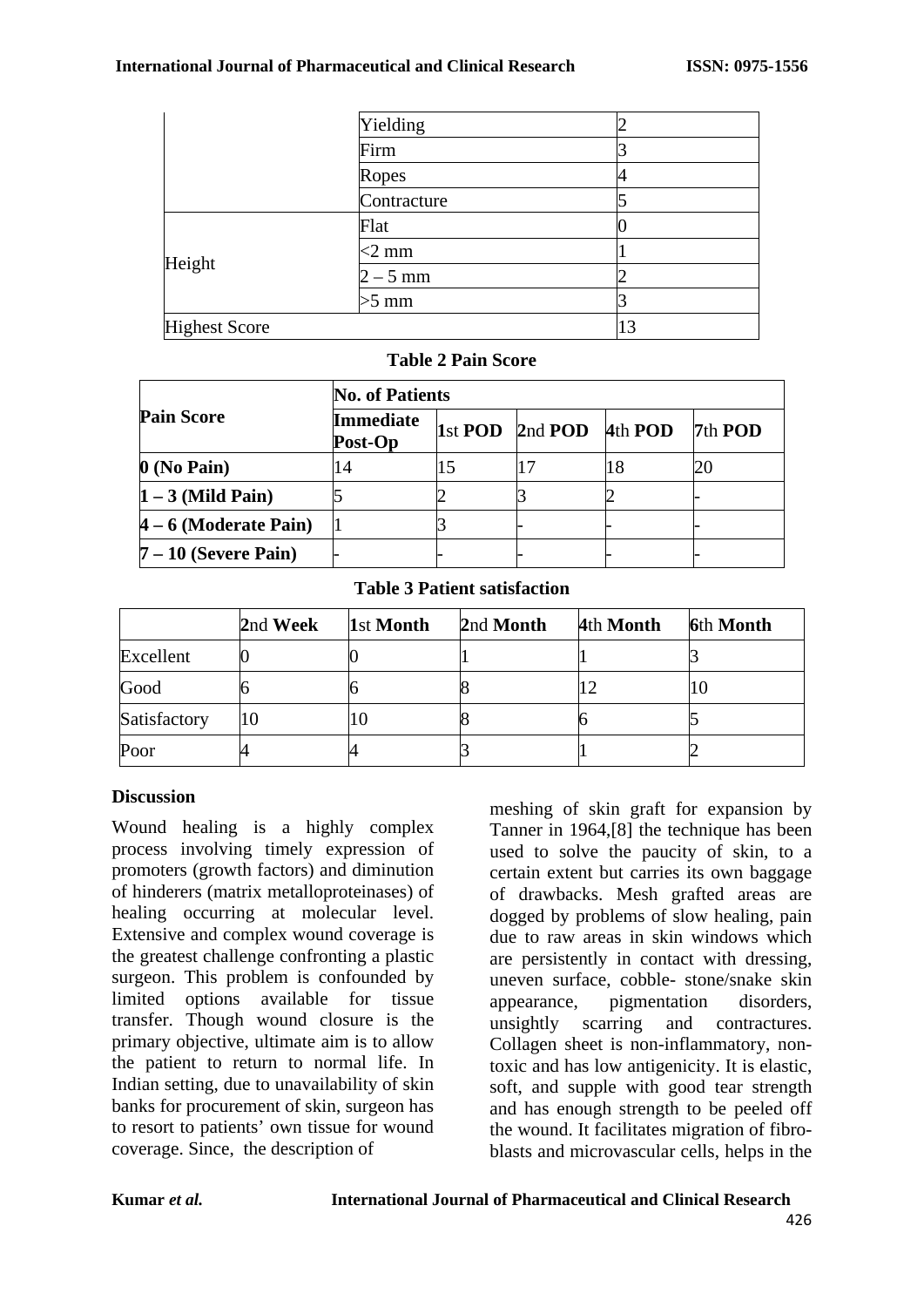synthesis of neodermal collagen matrices and has minimal biodegradation.[9] Also it has advantages of being impermeable to bacterial migration, modulates fluid flux from the wound and also helps in minimizing scarring. This clinical study was undertaken to evaluate the novel technique of combined use of autologous meshed split thickness skin graft and collagen dressing to exploit the aforementioned benefits of collagen sheet. Also wide availability, relatively low cost, ease of use, no antigenicity, tissue compatibility, lack of contaminants like lipids, elastin & other immunogenic proteins and pain relief encouraged to devise this technique.

In our study, all types of wounds, fulfilling the inclusion criteria were considered irrespective of pathology. The study included 20 patients, conducted over duration of 12 months, with patients being followed for a minimum of 6 months. Those patients included in the study but lost during follow up were excluded during analysis. There were 4 such cases. In analyzing study data, wound demographics were also accounted. The study group was mainly distributed in 3rd, 4th and 5th decades of life. Both the sexes were considered for study, with no gender bias.

Since this is our indigenously devised technique, with no availability of any known medical literature employing this method to the best of our knowledge, all wounds amenable for meshed STSGs were considered for the study, irrespective of pathology without any prejudice. Wounds due to trauma, acute burns, post burn contracture reconstruction, diabetic foot ulcers and a case of Meleney's synergestic gangrene were included in the study. All of these went same procedural upon treating / controlling their primary etiology.

The largest wound treated in our study was 3100 cm2 in area and the smallest was 720 cm2. The largest STSG harvested for wound coverage of the largest wound was 1150 cm2. With meshing, expansion of the harvested graft increased the surface area nearly to 3 times. The expansion of the graft not only increases the size of the harvested STSG but also limits the morbidity of the donor site by reducing the size of the graft required to cover the wound. Nearer the slits and larger the slit size, larger is the expansion of the graft. We used Brennen skin graft mesher of 3:1 ratio in our study. Numerous pain assessment scales are being used such as Wong-Baker FACES pain rating scale, Numeric pain rating scale (NRS 11) and Pain quality assessment scale (PQAS).[10] In our study, post-operative pain was assessed independent of the donor site pain. Patients were administered Inj. Diclofenac only on request. Usually, in case of meshed STSG being used patients complain more incidence and severity of pain than in non meshed cases. This is due to the exposure of nerve endings in wound surface through the expansion slits which is in constant contact with the dressing and its shearing effect. This also leads to release of inflammatory factors from the wound surface which hinders would healing and subsequent Unfavourable scar. Use of collagen to cover these slits protects the wound from these effects and effectively reduces pain. Along with this, another aspect is re epithelialization. Expansion slits or windows have to heal by re-epithelialization and this leads to significant con- traction and poor cosmesis. The larger the size of the windows, slower is the process of re epithelialization. In this study, it has been noticed that use of collagen to cover the meshed STSG helps in incorporation of collagen in the wound surface of these slits. Since collagen is highly bioactive and, cell conducive, it supports towards enhancing tissue generation. It provides a framework in the wound surface, and promotes regeneration of blood vessels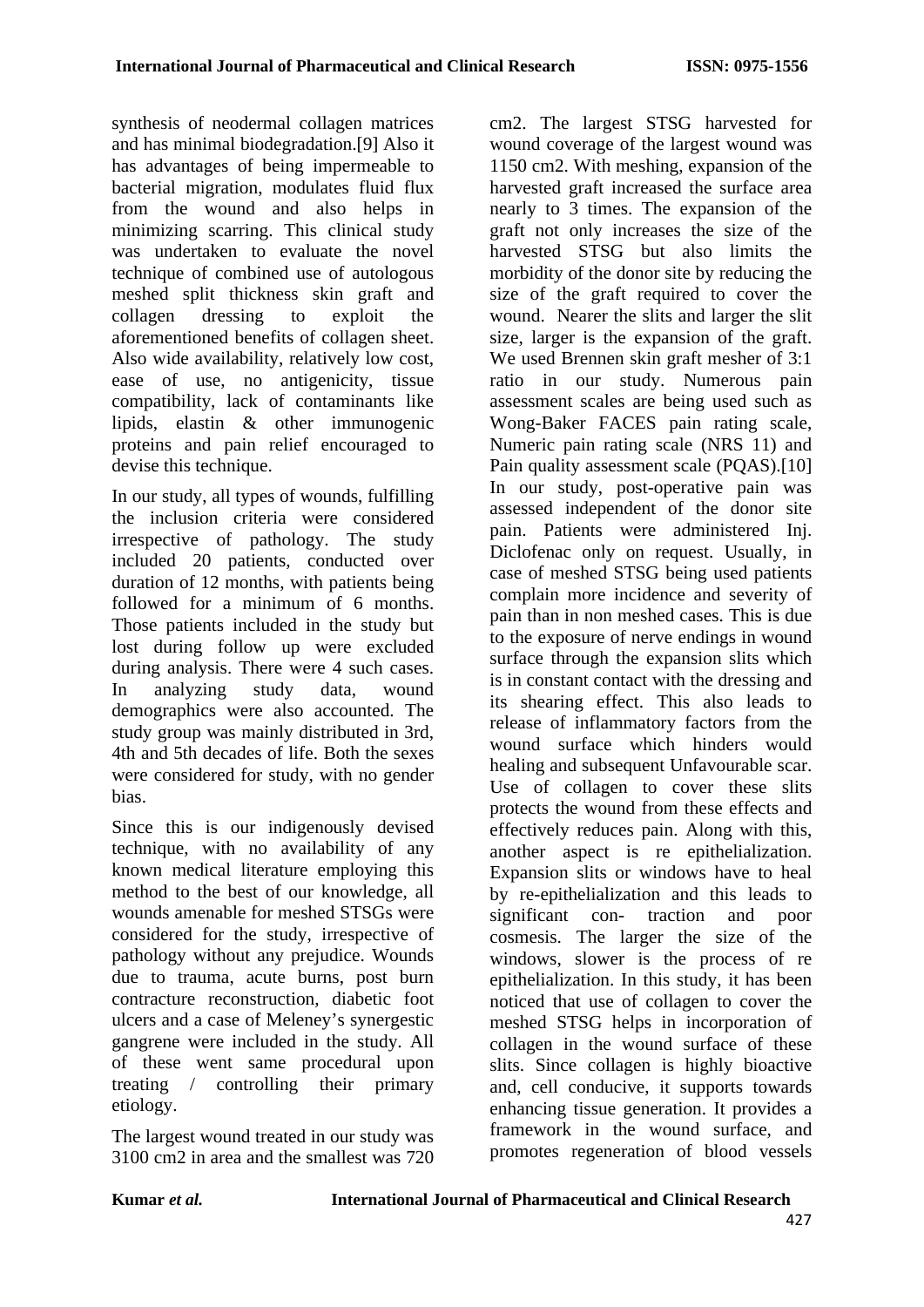and supports biologic cell migration and thence, relatively faster re epithelialization. According to study by Donaghue et al., collagen type 1 accelerates tissue remodeling without causing irritation and basically reduces post-treatment care requirements compared to regular dressings.[11] Collagen sheet maintain a physiologically moist microenvironment that promotes cell generation and migration. Healing of windows in meshed STSG requires the development of a vascularized granular tissue bed, followed by dermal regeneration, and restoration of a continuous epidermal keratinocyte layer. Our finding is complemented by several experimental results suggesting that collagen type 1 is an ideal material for tissue regeneration compared to other nonbiological wound healing materials. Also when expanded graft has to heal inbetween the expansion slits by epithelialization, the underlying wound may contract significantly. Using collagen prevents this contraction of wound appreciably with considerable pain relief, enhanced wound recuperation and need for lesser number of wound dressings, hospital stay duration is reduced. Majority of the patients were discharged within 2 weeks. Advice for immobilization, elevation of extremities, and hygiene were given to patients. Regular follow up thereafter was done at regular intervals as per requisite.

Common complications of STSG such as seroma and haematoma formation, and infections were not noticed in our study. Graft loss of <5% was noticed in 2 patients, which healed spontaneously with only dressings. Collagen plays a vital role in all phases of wound healing. It absorbs 40-60 times its weight in fluid and is an excellent hemostatic agent. This effect has been noticed when used in donor site dressing. Thence no seroma or haematoma formation was noticed in our study cases. Chung J et al., have researched on the ability of collagen in stopping bleeding, thence, no incidence of haematoma formation in our study can be attributed to this.[12] Also, Healicoll forms an impermeable barrier to bacteria and prevents infections. Protection from the shearing forces of dressing and prevention of evaporation of fluids protects the meshed autologous skin graft from desiccation. Collagen is semi-translucent and hence easier for observation of healing underneath without need for disturbance. Only wound areas with no STSG covering (windows in meshed graft) will interact with collagen. Collagen over skin bridges of the graft remains intact and can be rinsed away with saline irrigation after its purpose is served. Thence, removal of the dressings does not interface with healing granulation tissue, nor does it cause pain to the patient.

Scar assessments can be objective and subjective. Subjective assessments are observer dependant, but objective assessment provides a quantitative measurement of the scar. Semi quantitative methods make subjective assessments objective to a certain extent. Ideally, scar measuring devices for objective assessment should be non-invasive, easy to use, accurate and reproducible. Currently available devices assess scar parameters such as colour (chromameter, derma spectrometer, mexameter and tristimulus colorimeter), thickness (tissue ultrasound palpation system), perfusion (laser Doppler perfusion imaging), firmness (durometer), pliability (pneumatononmeter and cutometer) and 3D topography. Presently, 5 scar scales are commonly used for scar assessment. The Vancouver Scar Scale (VSS), Manchester Scar Scale (MSS), Patient and Observer Scar Assessment Scar (POSAS), Visual Analog Scale (VAS) and Stony Brook Scar Evaluation Scale (SBSES).[13] The final scar outcome in our study was assessed by means of the Vancouver Scar Scale (VSS),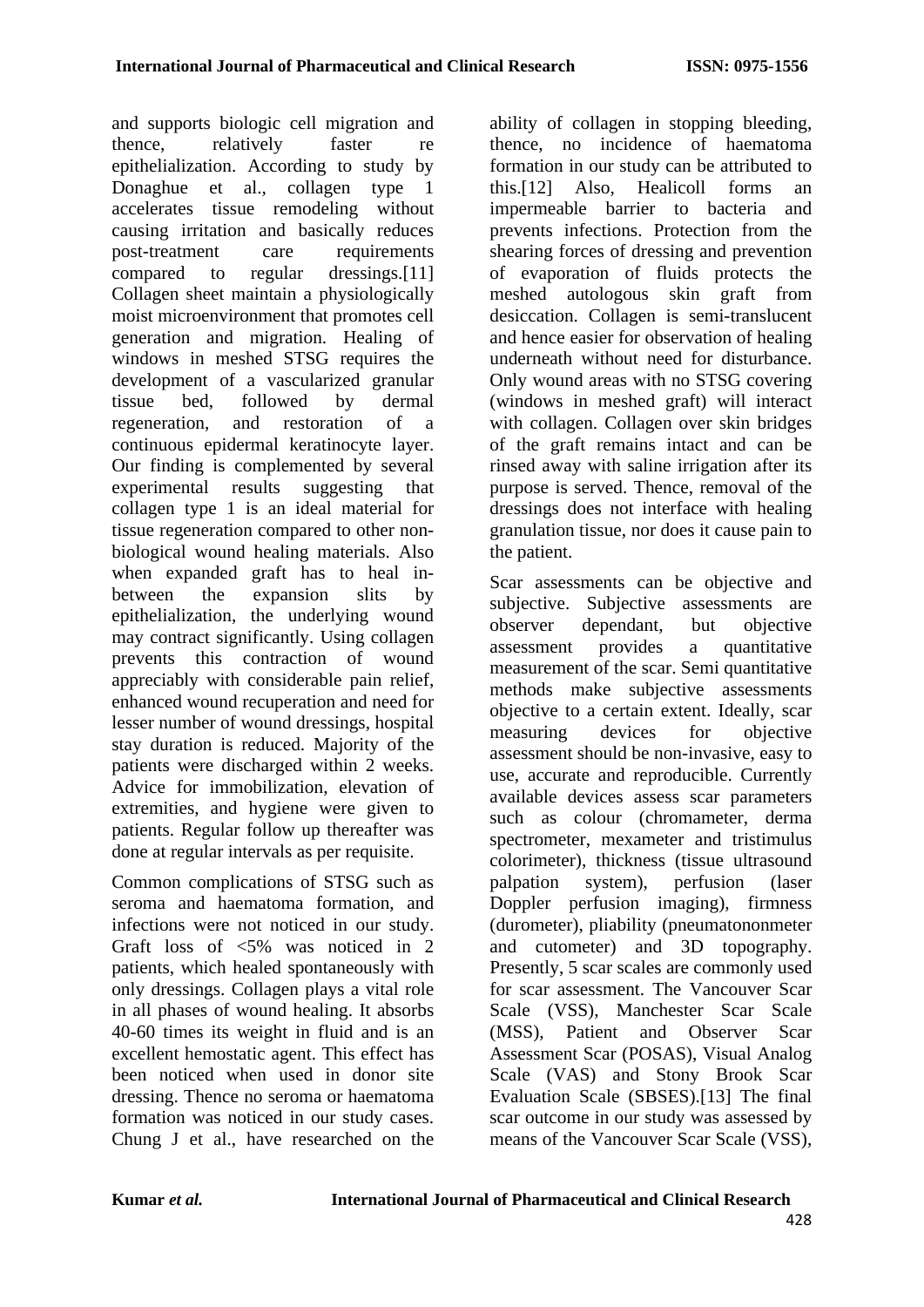which takes into account vascularity, pigmentation, pliability and height of the scar. The VSS was first described by Sullivan in 1990 and is the most widely used post-burn scar assessment method.[14] However, this scale does not tab patient satisfaction in means of appearance, pruritus among others. To circumvent this drawback, we analyzed patients, satisfaction separately. The assessment was done regularly at predetermined intervals of 2 weeks, 1 month, 2 months, 4 months and 6 months. 0 is the lowest, and 13 is the highest score awarded. A score of more than 4 was considered as a scar to be hypertrophic. The highest score obtained was 3 in two patients.[15] The overall scoring was favourable for this technique. It is to be noted that at the end of 6 months, the pliability of the skin was the most common Unfavourable outcome of the scar. Clocking this was pigmentation and scar height disorders. Only hyper pigmentation was noted in pigmentation disorders. Collagen reduces scar formation by depositing oriented and organized collagen fibres and regulating the amount of collagenase expressed by keratinocytes, thus bettering the overall cosmetic outcome of the grafted area scar.

# **Conclusion**

Our novel technique of using collagen sheet over meshed STSG is unique in that it comprises the use of autologous skin and biological dressing in the same procedure. As observed in the results, this technique has produced a very favourable outcome. However, it requires evaluation of procedure in a large cohort.

# **References**

- 1. Johnson TM, Ratner D, Nelson BR. Soft tissue reconstruction with skin grafting. J Am AcadDermatol. 1992 Aug;27(2 Pt 1):151-65.
- 2. Stephenson AJ, Griffiths RW, La Hausse-Brown TP. Patterns of

contraction in human full thickness skin grafts. Br J Plast Surg. 2000 Jul;53(5):397-402.

- 3. Janis JE, Kwon RK, Attinger CE. The new reconstructive ladder: Modifycati -ons to the traditional model. Plast Reconstr Surg. 2011 Jan;127Suppl 1:205S-212S.
- 4. Z.B. Ruszczak, Modern aspects of wound healing: an update, Dermatol. Surg. 26 (2000) 219 – 229.
- 5. R.H. Demling, L. Desanti, D.P. Orgill, Biosynthetic skin substitutes: purpose, properties and clinical indications, Use of Skin Substitutes, Biosurgery.org, [http://www.biosurgery.org.](http://www.biosurgery.org/)
- 6. M. F. Fatah and C. M. Ward. The morbidity of split-skin graft donor sites in the elderly: The case for meshgrafting the donor site. Br J PlastSurg, 1984; 37(2): 184–190.
- 7. Sheridan RL, Moreno C. Skin substitutes in burns. Burns, 2001; 27:  $92.$
- 8. Tanner JC, Vandeput J, Olley JF. The mesh skin graft. Plast Reconstr Surg, Sep 1964; 34: 287.
- 9. Van der Veen VC, Van der Wal MB, Van Leeuwen MC, Ul- rich MM, Middelkoop E. Biological background of dermal substitutes. Burns, 2010; 36: 305–21
- 10. Mary Jo Baryza, MS, PT, Gregory A. Baryza, BS, The Van- couver Scar Scale: An Administration Tool and Its Interrater Reliability. The Journal of Burn Care & Rehabilitation, 1995; 16 (5): 535–538
- 11. Rawee , D. R. Y. A.-., Abdulghani , . M. M. F. ., Alsabea, D. W. M. B. Y., Daoud, D. M. A. ., Tawfeeq, D. B. A.- G. ., & Saeed, D. F. K. . (2021). Attitudes and Intention towards COVID-19 Vaccines among the Public Population in Mosul city. Journal of Medical Research and Health Sciences, 4(9), 1438–1445. https://doi. org/10.52845/JMRHS/2021-4-9-1